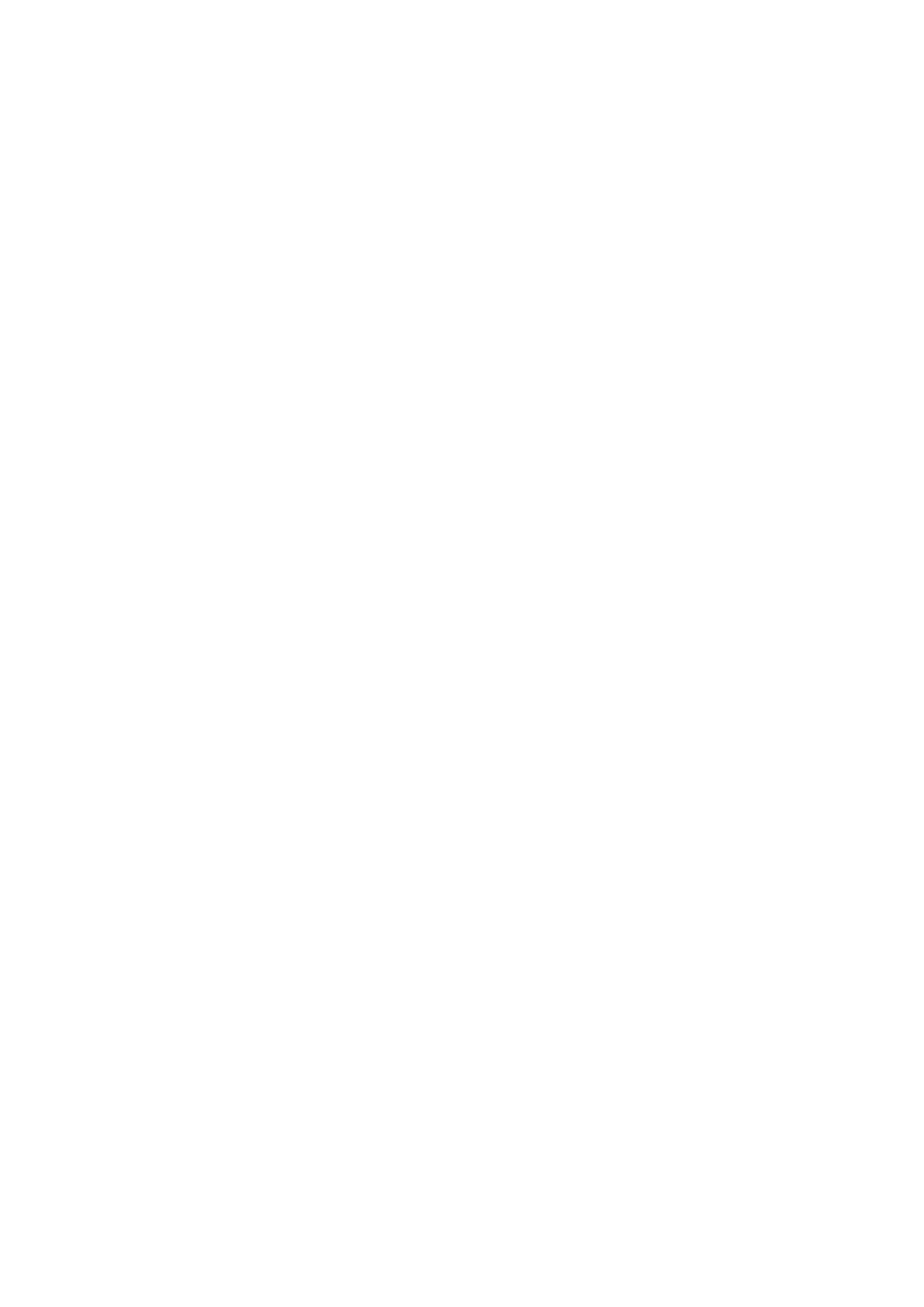## **1 Welcome**

Chair V Neeson opened the meeting and invited Member I Papau to welcome the attendees with a karakia.

## **2 Apologies**

There were no apologies.

## **3 Declaration of Interest**

Members are reminded of the need to be vigilant to stand aside from decision making when a conflict arises between their role as a member and any private or other external interest they might have.

The following are declared interests of elected members of the Henderson-Massey Local Board.

| <b>Member</b>                      | <b>Organisation</b>                                                                                                                                                                                                                                                                                                                                                    | <b>Position</b>                                                   |
|------------------------------------|------------------------------------------------------------------------------------------------------------------------------------------------------------------------------------------------------------------------------------------------------------------------------------------------------------------------------------------------------------------------|-------------------------------------------------------------------|
| Brenda Brady, JP<br>(Deputy Chair) | <b>Safer West Community Trust</b><br>$\overline{\phantom{0}}$                                                                                                                                                                                                                                                                                                          | <b>Trustee</b>                                                    |
| <b>Chris Carter</b>                | <b>St Lazarus Trust</b><br>$\equiv$<br>Waitematā District Health Board<br>Waitākere Badminton Club<br>$\overline{\phantom{0}}$                                                                                                                                                                                                                                         | Member<br>Member<br>Member                                        |
| Peter Chan, JP                     | Cantonese Opera Society of NZ<br>$\qquad \qquad -$<br>Asian Leaders Forum<br>NZ-Hong Kong Business Association<br>$\overline{\phantom{0}}$<br>NZ-China Business Association<br>$\overline{\phantom{0}}$<br><b>Auckland Chinese Environment Protection</b><br>$\overline{\phantom{0}}$<br>Association (ACEPA)<br>Whau Coastal Walkway Trust<br>$\overline{\phantom{0}}$ | Member<br>Member<br>Member<br>Member<br>Advisor<br><b>Trustee</b> |
| <b>Matt Grey</b>                   | West Auckland Youth Development Trust<br>$\equiv$<br><b>Billy Graham Youth Foundation</b><br>$\overline{\phantom{m}}$                                                                                                                                                                                                                                                  | <b>Director</b><br><b>Board Member</b>                            |
| Dr Will Flavell                    | Asia New Zealand Leadership Network<br>$\overline{\phantom{0}}$<br><b>COMET</b><br>$\overline{\phantom{0}}$<br>Te Atatū Tennis Club<br>$\overline{\phantom{0}}$<br>Waitākere Literacy Board<br>$\overline{\phantom{0}}$                                                                                                                                                | Member<br>Employee<br><b>Board Member</b><br><b>Board Member</b>  |
| <b>Brooke Loader</b>               | Waitākere Licensing Trust<br>$\equiv$<br>Te Atatū Peninsula Business Association<br>$\overline{\phantom{0}}$<br>Neighbourhood Support<br>$\overline{\phantom{0}}$<br>Te Atatū Glendene Community Patrol                                                                                                                                                                | Member<br><b>Associate Member</b><br>Member<br>Volunteer          |
| Vanessa Neeson<br>(Chair)          | <b>Hibiscus Coast Quilters</b><br>$\equiv$<br>Ranui Advisory Group<br>$\overline{\phantom{0}}$<br><b>Waitakere Badminton Club</b>                                                                                                                                                                                                                                      | Member<br>Chairperson<br>Patron                                   |
| Ingrid Papau                       | <b>Liberty Impact Community Trust</b><br>$\overline{\phantom{m}}$<br>#WeLoveTuvalu Community Trust<br>$\overline{\phantom{m}}$<br>Neighbourhood Support<br>$\overline{\phantom{m}}$<br><b>Liberty Church</b><br>$\overline{\phantom{0}}$                                                                                                                               | <b>Board Member</b><br>Member<br><b>Street Contact</b><br>Member  |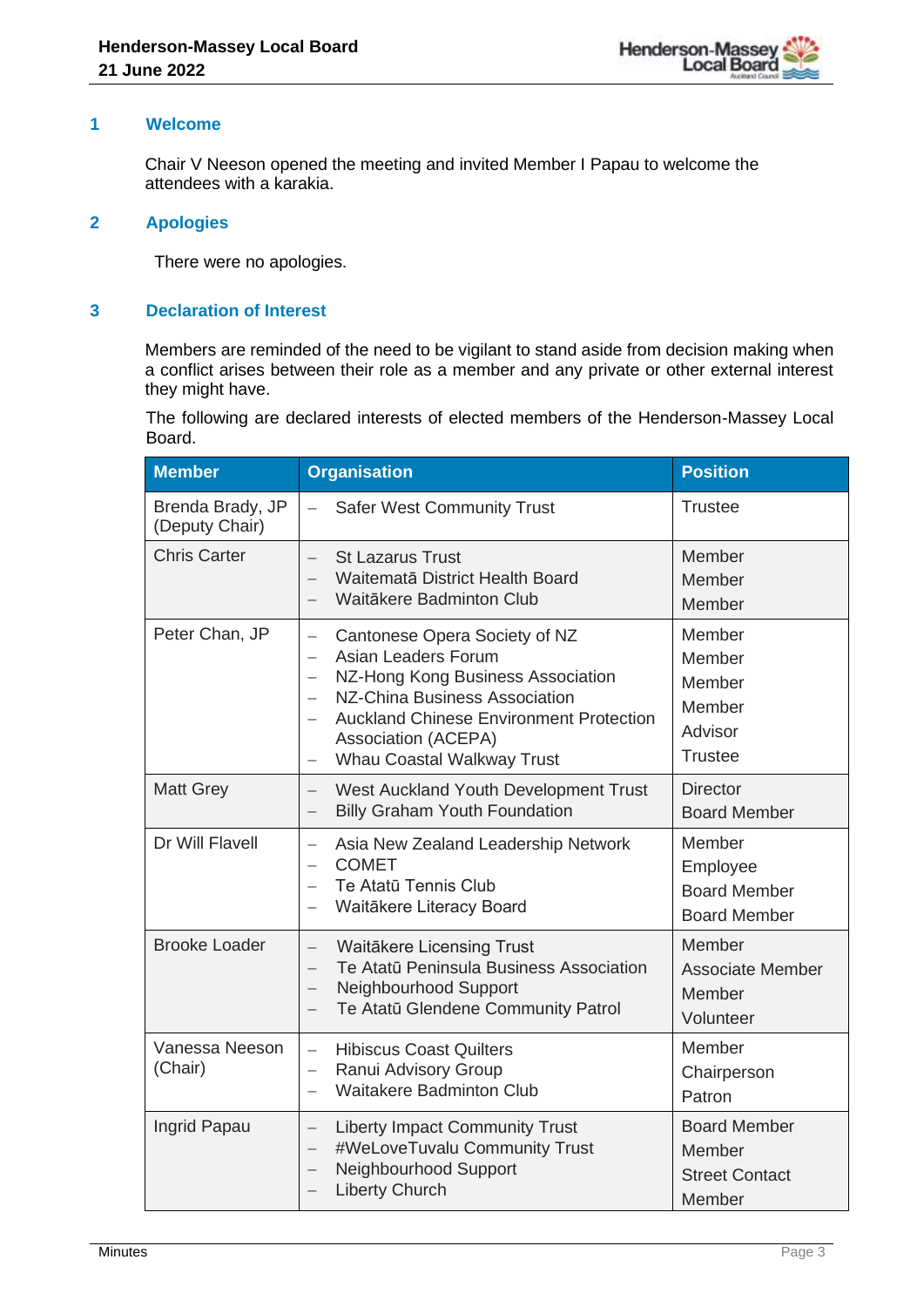− Rutherford Primary Board of Trustees Member

## **Member appointments**

Board members are appointed to the following bodies. In these appointments the board members represent Auckland Council:

| <b>External organisation</b>                                 | <b>Leads</b>                               | <b>Alternate</b>    |
|--------------------------------------------------------------|--------------------------------------------|---------------------|
| <b>Central Park Henderson</b><br><b>Business Association</b> | <b>Brenda Brady and Brooke</b><br>Loader   |                     |
| <b>Heart of Te Atatu South</b>                               | <b>Brenda Brady and Brooke</b><br>Loader   |                     |
| <b>Massey Matters</b>                                        | Will Flavell and Peter Chan                |                     |
| <b>Ranui Advisory Group</b>                                  | Vanessa Neeson (Chair) and<br>Ingrid Papau |                     |
| Te Atatū Peninsula<br><b>Business Association</b>            | Peter Chan and Ingrid Papau                |                     |
| <b>Waitäkere Ethnic Board</b>                                | Ingrid Papau and Peter Chan                |                     |
| Waitākere Healthlink                                         | Peter Chan                                 | <b>Chris Carter</b> |
| <b>Te Whau Pathway Trust</b>                                 | Matt Grey and Brenda Brady                 |                     |

## **4 Confirmation of Minutes**

Resolution number HM/2022/70

MOVED by Member C Carter, seconded by Member P Chan:

## **That the Henderson-Massey Local Board:**

**a) confirm the minutes of its ordinary meeting, held on Tuesday, 17 May 2022, including the confidential section, as true and correct.**

## **CARRIED**

## **5 Leave of Absence**

There were no leaves of absence.

## **6 Acknowledgements**

There were no acknowledgements.

# **7 Petitions**

There were no petitions.

## **8 Deputations**

This item was withdrawn.

## **9 Public Forum**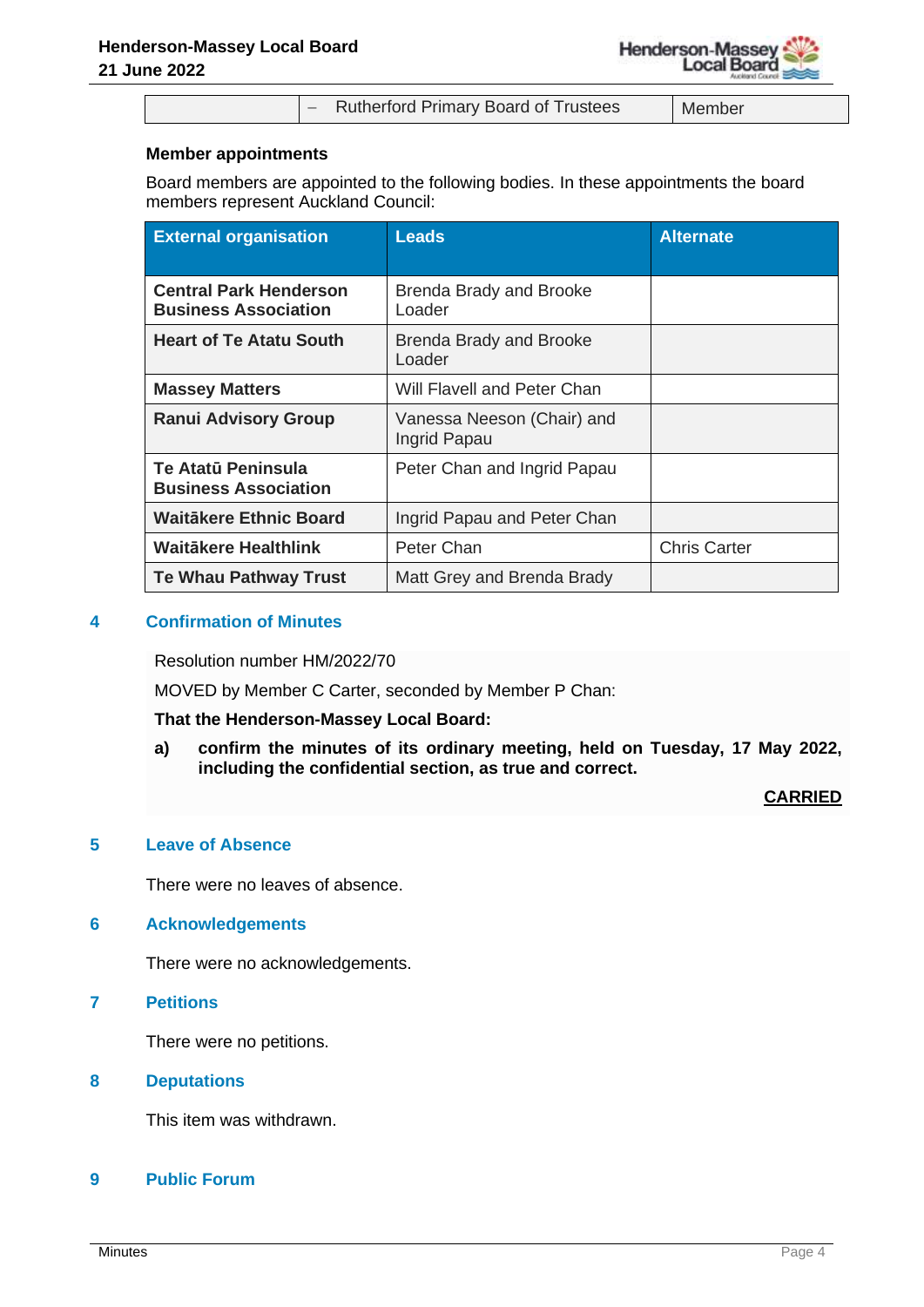

## **9.1 Public Forum – Ongoing road safety issues on Ranui – Raj Maharjan**

Raj Maharjan and Corrie Cook attended the meeting to speak to the local board on the ongoing road safety issues on Ranui.

Resolution number HM/2022/71

MOVED by Member B Loader, seconded by Member C Carter:

**That the Henderson-Massey Local Board:**

**a) receive the presentation on the ongoing road safety issues on Ranui, and thank Raj Maharjan and Corrie Cook for their attendance.**

**CARRIED**

## **10 Extraordinary Business**

There was no extraordinary business.

## **11 Ward Councillors' Update**

Resolution number HM/2022/72

MOVED by Member W Flavell, seconded by Member P Chan:

## **That the Henderson-Massey Local Board:**

**a) thank Councillors Linda Cooper and Shane Henderson for their verbal update.**

**CARRIED**

## **12 Future investment options for Birdwood Winery Building, Te Rangi Hiroa Reserve**

Helen Biffin, Work Programme Lead, was in attendance to speak to this item.

Resolution number HM/2022/73

MOVED by Deputy Chairperson B Brady, seconded by Member B Loader:

## **That the Henderson-Massey Local Board:**

- **a) approve investing in renewal works to address the structural and weather tightness issues (seismic, re-roofing, re-cladding) at the Birdwood Winery building in Te Rangi Hiroa Reserve, Ranui.**
- **b) request that staff provide options for community occupancy of the newly refurbished Birdwood Homestead building and report back to the Henderson-Massey Local Board**.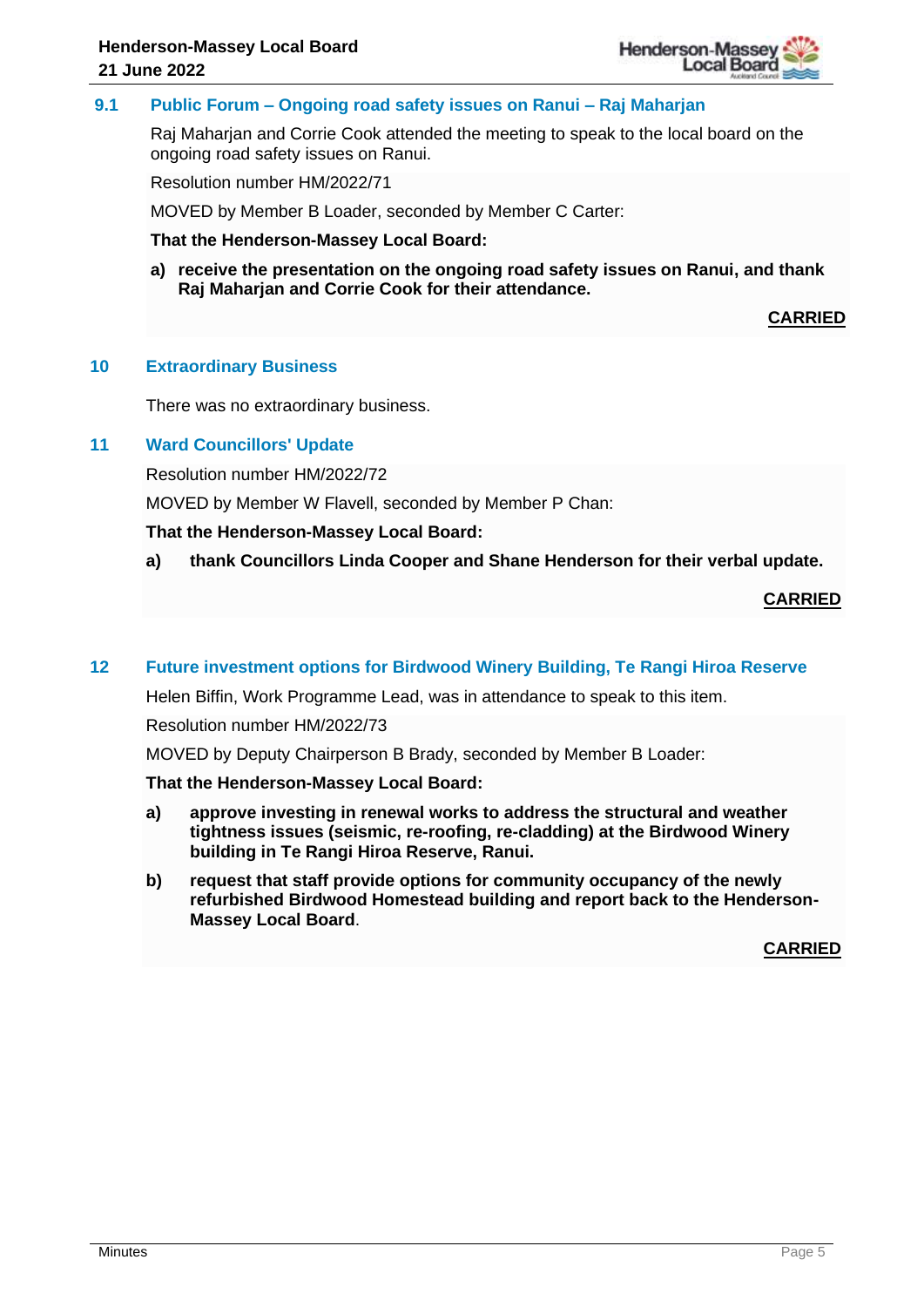

## **13 Henderson-Massey Quick Response Round Three 2021/2022 grant allocations**

Wendy Kjestrup, Senior Local Board Advisor, was in attendance to speak to this item.

Resolution number HM/2022/74

MOVED by Member B Loader, seconded by Member C Carter:

#### **That the Henderson-Massey Local Board:**

## **a) agree to fund, part-fund, or decline each application in the Henderson-Massey Quick Response Round Three 2021/2022 as follows:**

| <b>Application</b><br>ID | <b>Organisation</b>                                                                          | <b>Requesting funding for</b>                                                                                                                                                                                                                                                             | <b>Amount</b><br>requested | <b>Amount</b><br><b>Approved</b> |
|--------------------------|----------------------------------------------------------------------------------------------|-------------------------------------------------------------------------------------------------------------------------------------------------------------------------------------------------------------------------------------------------------------------------------------------|----------------------------|----------------------------------|
| QR2205-<br>301           | <b>Christina</b><br>Houghton                                                                 | <b>Towards venue hire of St</b><br><b>Michaels Church Hall and</b><br>costs to set up senior<br>dance classes (July 2022<br>- July 2023)                                                                                                                                                  | \$995.00                   | \$995.00                         |
| QR2205-<br>302           | <b>The Gallery</b>                                                                           | <b>Towards facilitator costs</b><br>for a month of free daily<br>participation at the The<br>Gallery (July 2022)<br>Not eligible: Application<br>or project not eligible<br>under the terms of the<br>local board grants<br>programme; funding<br>amount is higher than<br>maximum value. | \$4,000.00                 | \$0                              |
| QR2205-<br>303           | <b>Nivaga</b><br>Kaisami                                                                     | <b>Towards sewing</b><br>materials and machine to<br>create panipani blankets<br>in Sunnyvale (July 2022 -<br><b>August 2022)</b>                                                                                                                                                         | \$1,958.00                 | \$250.00                         |
| QR2205-<br>304           | <b>Jerrard</b><br><b>September</b>                                                           | <b>Towards air sensors</b><br>testing equipment to be<br>used for The 2.5 Project<br>in Henderson, Ranui, and<br><b>Swanson boundary (July</b><br>2022)<br>Decline due to grant<br>round oversubscribed.                                                                                  | \$1,000.00                 | \$0                              |
| QR2205-<br>306           | <b>Art Yoga</b><br>Partnership<br>under the<br>umbrella of<br>The Space on<br><b>Tap Ltd</b> | Towards costs to run<br>seven-week Meditative<br><b>Art course in Cloud99</b><br><b>Creative Hub (August</b><br>2022 - September 2022)<br>Decline due to grant<br>round oversubscribed.                                                                                                   | \$1,999.80                 | \$0                              |
| QR2205-<br>307           | Youthline<br><b>Auckland</b><br><b>Charitable</b><br><b>Trust</b>                            | <b>Towards Henderson-</b><br>Massey's share of the<br>annual budgeted costs to<br>run telecommunication<br>services for texts and<br>calls to Youthline<br>Helpline (July 2022 -<br><b>March 2023)</b>                                                                                    | \$2,000.00                 | \$0                              |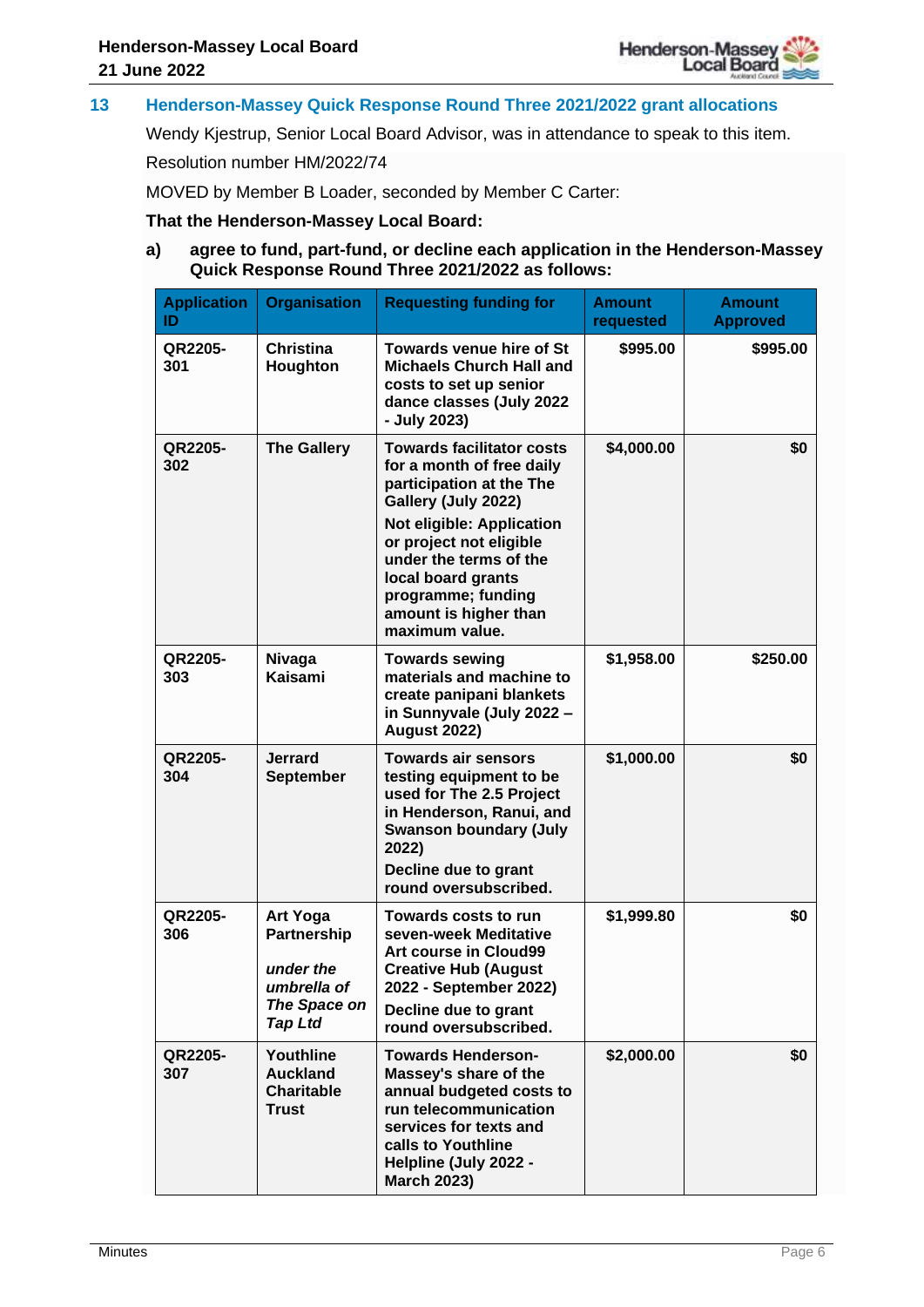

|                |                                                                                                  | Decline due to grant<br>round oversubscribed.                                                                                                                                                                                                                 |            |          |
|----------------|--------------------------------------------------------------------------------------------------|---------------------------------------------------------------------------------------------------------------------------------------------------------------------------------------------------------------------------------------------------------------|------------|----------|
| QR2205-<br>309 | <b>Badminton</b><br><b>New Zealand</b><br>Incorporated                                           | Towards venue hire of<br><b>Waitakere Badminton</b><br><b>Centre for the Badminton</b><br><b>New Zealand North Island</b><br><b>Inter-Association 2022</b><br>(July 2022 - August 2022)<br>Decline due to grant<br>round oversubscribed.                      | \$2,000.00 | \$0      |
| QR2205-<br>311 | Ae Ka Taea e<br><b>Koe Ltd</b><br>under the<br>umbrella of<br>Ae ka Taea e<br><b>Koe Limited</b> | Towards venue hire,<br>lunch, boxes, and<br>kaimirimiri in MPHS Hub<br><b>West (July 2022)</b>                                                                                                                                                                | \$2,000.00 | \$750.00 |
| QR2205-<br>312 | Neuro<br><b>Connection</b><br><b>Foundation</b>                                                  | Towards full cost of<br>building wash and roof<br>treatment of Tui Glen<br>Rehab Centre (July 2022)                                                                                                                                                           | \$1,250.00 | \$600.00 |
| QR2205-<br>314 | <b>Road Safety</b><br><b>Education</b><br>Limited                                                | <b>Towards programme</b><br>coordinator and Trust<br>Arena venue hire to run<br><b>Road Safety and Youth</b><br>Development (July 2022 -<br>December 2022)                                                                                                    | \$2,000.00 | \$800.00 |
| QR2205-<br>315 | Communicar<br>e CMA (Ak)<br>Inc                                                                  | Towards wages of part-<br>time coordinators of the<br><b>Te Atatu and Massey</b><br><b>Friendship Centres (July</b><br>2022 - June 2023)                                                                                                                      | \$2,000.00 | \$750.00 |
| QR2205-<br>316 | <b>Loopy Tunes</b><br><b>Preschool</b><br><b>Music</b>                                           | <b>Towards performance</b><br>fee, craft materials, travel<br>and accommodation to<br><b>Auckland from</b><br><b>Christchurch for the</b><br>school holiday<br>programme in Te Manawa<br>Library (July 2022)<br>Decline due to grant<br>round oversubscribed. | \$2,000.00 | \$0      |
| QR2205-<br>317 | <b>Triangle Park</b><br><b>Community</b><br><b>Teaching</b><br>Garden                            | <b>Towards timber and</b><br>fastening costs for<br>seating and shade at the<br><b>Triangle Park Community</b><br><b>Teaching Garden (July</b><br>2022 - June 2023)                                                                                           | \$2,000.00 | \$600.00 |
| QR2205-<br>318 | <b>Mobility Dogs</b><br><b>Assistance</b><br><b>Trust</b>                                        | <b>Towards veterinary costs</b><br>of mobility dogs in<br><b>Henderson-Massey (July</b><br>2022 - October 2022)                                                                                                                                               | \$2,000.00 | \$568.53 |
| QR2205-<br>319 | West<br><b>Auckland</b><br><b>Community</b><br><b>Toy Library</b>                                | <b>Towards rent, librarian</b><br>wages, and other<br>operational to run West<br><b>Auckland Community Toy</b><br>Library (October 2022 -<br>December 2022)                                                                                                   | \$2,000.00 | \$0      |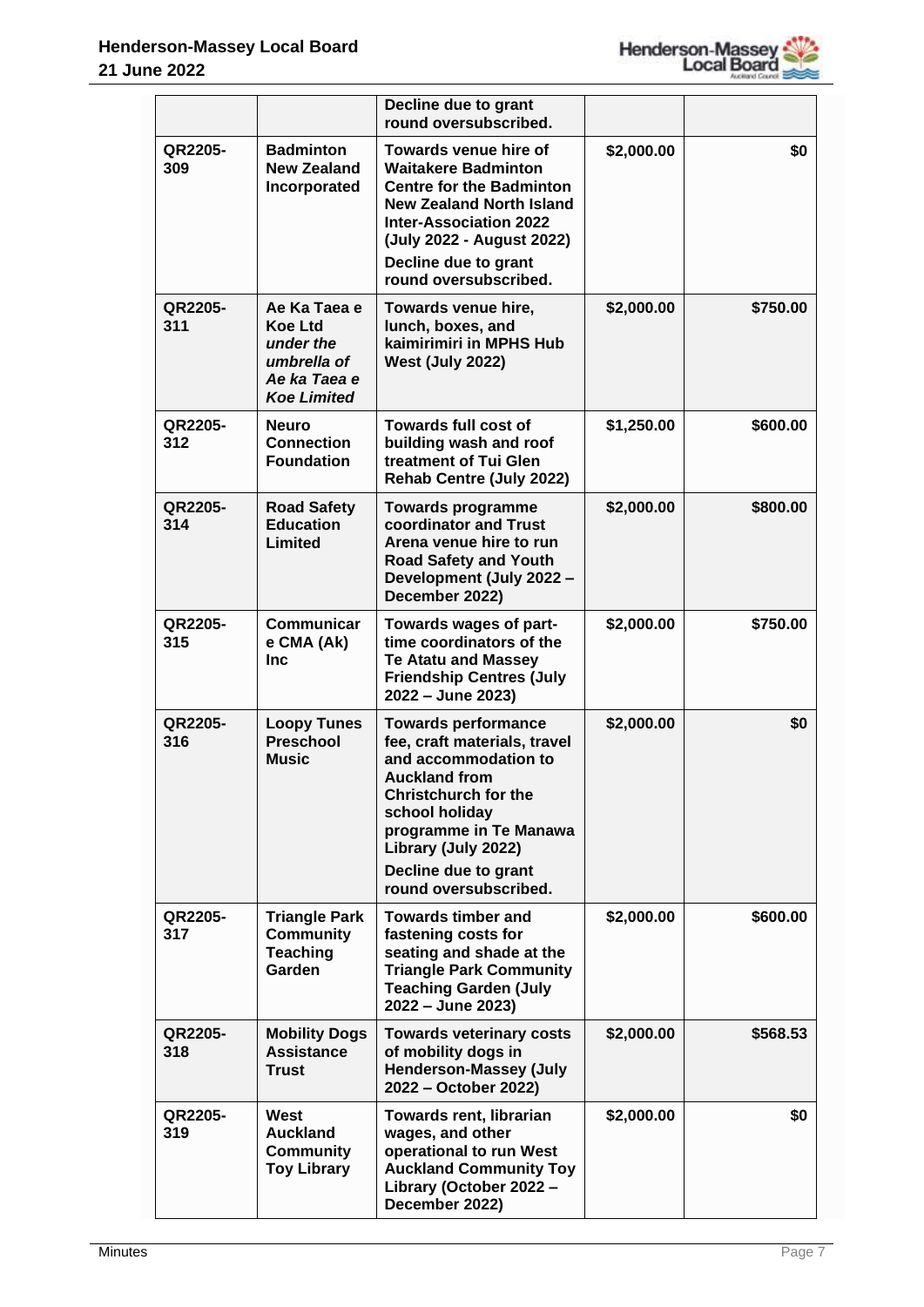

|                |                                                    | Decline due to grant<br>round oversubscribed.                                                                                                                                                                                                                               |             |            |
|----------------|----------------------------------------------------|-----------------------------------------------------------------------------------------------------------------------------------------------------------------------------------------------------------------------------------------------------------------------------|-------------|------------|
| QR2205-<br>320 | <b>The Gallery</b>                                 | Towards chef fees for<br>one month healthy food<br>skills in The Gallery (July<br>2022 - August 2022)                                                                                                                                                                       | \$2,000.00  | \$750.00   |
| QR2205-<br>322 | <b>Fireplace</b><br><b>Arts &amp; Media</b><br>Ltd | <b>Towards performers fees</b><br>to run one-hour pop-up<br>concert in Swanson Train<br><b>Station (November 2022)</b><br>Decline due to grant<br>round oversubscribed.                                                                                                     | \$2,000.00  | \$0        |
| QR2205-<br>323 | <b>Street Talk</b>                                 | Towards team to set up<br>and run Elevated Street<br><b>Talk in Trust Stadium</b><br>(July 2022)<br><b>Not eligible: Application</b><br>or project not eligible<br>under the terms of the<br>local board grants<br>programme; funding<br>amount is higher than<br>max value | \$3,540.00  | \$0        |
| QR2205-<br>324 | <b>Ata Kilo</b>                                    | <b>Towards over-locker</b><br>sewing machine and<br>materials for women's<br>initial sewing project in<br><b>Glen Eden Henderson</b><br>(July 2022 - September<br>2022)<br>Decline due to grant<br>round oversubscribed.                                                    | \$930.00    | \$0        |
| <b>Total</b>   |                                                    |                                                                                                                                                                                                                                                                             | \$37,672.80 | \$6,063.53 |

# **CARRIED**

# **14 Wai Horotiu Henderson Concept Plan (Oratia Link)**

Rachel Molloy, Project Manager Eke Panuku Auckland Inc., was in attendance to speak to the item.

Resolution number HM/2022/75

MOVED by Chairperson V Neeson, seconded by Member M Grey:

## **That the Henderson-Massey Local Board:**

- **a) endorse the Wai Horotiu Henderson Connection concept design.**
- **b) approve the retirement of Neweys Reserve pathway in lieu of an elevated shared path as described in Option 1.**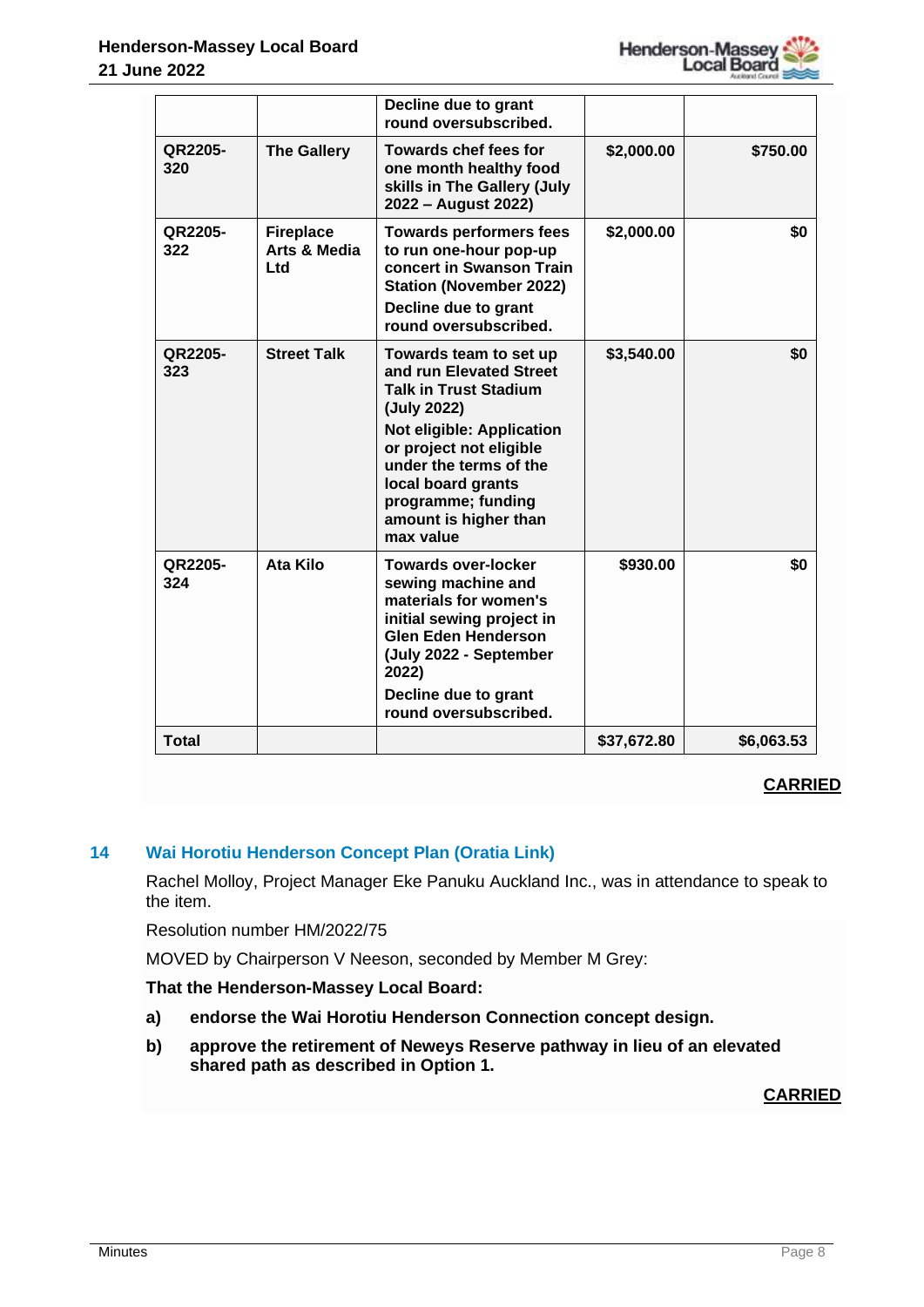

## **15 Approval for a new private road name at 5-7 Sturges Road, Henderson**

Resolution number HM/2022/76

MOVED by Member P Chan, seconded by Chairperson V Neeson:

**That the Henderson-Massey Local Board:**

**a) approve the name Red Arches Road for the new private road created by way of subdivision at 5-7 Sturges Road, Henderson, in accordance with section 319(1)(j) of the Local Government Act 1974 (road naming reference RDN90100281 and resource consent references BUN60338940 and SUB60338942 and SUB60338942-A).**

**CARRIED**

## **16 Adoption of the Henderson-Massey Local Board Agreement 2022/2023**

Wendy Kjestrup, Senior Local Board Advisor, was in attendance to speak to this item.

Resolution number HM/2022/77

MOVED by Member B Loader, seconded by Member P Chan:

**That the Henderson-Massey Local Board:**

- **a) adopt the local content for the Annual Budget, which includes the Henderson-Massey Local Board Agreement 2022/2023, the message from the chair, and local board advocacy (Attachment A to the agenda report).**
- **b) adopt a local fees and charges schedule for 2022/2023 (Attachment B to the agenda report).**
- **c) delegate authority to the Chair to make any final changes to the local content for the Annual Budget 2022/2023 (the Henderson-Massey Local Board Agreement 2022/2023, message from the chair, and local board advocacy).**
- **d) note that the resolutions of this meeting will be reported back to the Governing Body when it meets to adopt the Annual Budget 2022/2023, including each Local Board Agreement, on 29 June 2022.**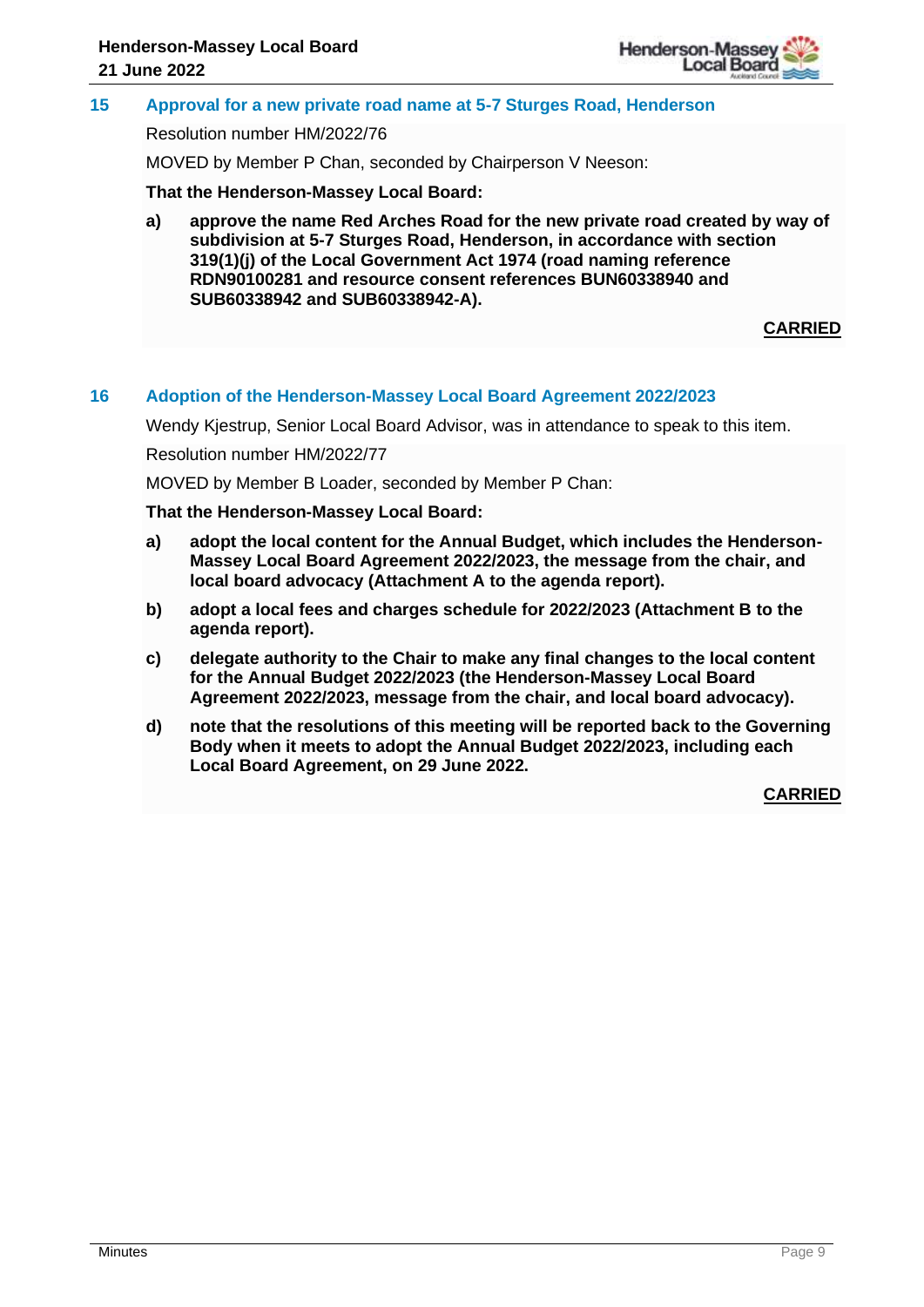

**17 Approval of the 2022/2023 Henderson-Massey Local Board Infrastructure and Environmental Services Work Programme**

Nick FitzHerbert, Team Leader Relationship Advisory, was in attendance to speak to this item.

Resolution number HM/2022/78

MOVED by Member W Flavell, seconded by Member I Papau:

## **That the Henderson-Massey Local Board:**

**a) approve its 2022/2023 Infrastructure and Environmental Services work programme and associated budgets, as summarised in the table below (Attachment A to the agenda report):**

| <b>Activity name</b>                                           | 2022/2023 budget<br>for approval |
|----------------------------------------------------------------|----------------------------------|
| <b>Climate action activator</b>                                | \$40,000                         |
| EcoMatters programmes (year three of the funding<br>agreement) | \$130,200                        |
| <b>Industrial Pollution Prevention Programme</b>               | \$21,000                         |
| Kaitiaki Project - Pā Harakeke                                 | \$10,000                         |
| Ngā Puna Manaaki Inanga                                        | \$28,000                         |
| Ope Hauāuru: Building Sustainable Community                    | \$23,100                         |
| Pest Free Te Atatū coordinator                                 | \$27,000                         |
| Te wai O Pareira                                               | \$20,000                         |
| Whakapiki te mauri o pukearuhe                                 | \$20,000                         |
| Total                                                          | \$319,300                        |

- **b) approve in principle the 2023/2024 Infrastructure and Environmental Services work programmes (Attachment A to the agenda report).**
- **c) note that with the funding of \$130,200, EcoMatters Environment Trust will deliver the following programmes in the 2022/2023 financial year:**
	- **i) EcoFest West Festival - \$10,150**
	- **ii) EcoMatters Environment Centre and Sustainability Hub (EcoHub) - \$39,300**
	- **iii) Healthy homes on a budget - \$11,200**
	- **iv) Love your neighbourhood - \$12,350**
	- **v) Love your streams - \$26,950**
	- **vi) Temporary bike hub and permanent bike hub feasibility - \$21,250**
	- **vii) War on weeds - \$9,000.**
- **d) note that the indicative programmes and budgets for 2023/2024 are subject to change, and will be confirmed on an annual basis through the approval of the respective work programmes.**
- **e) note the allocation of \$65,000 asset based services capital expenditure budget towards the Taipari Strand coastal renewal programme in the 2022/2023 financial year.**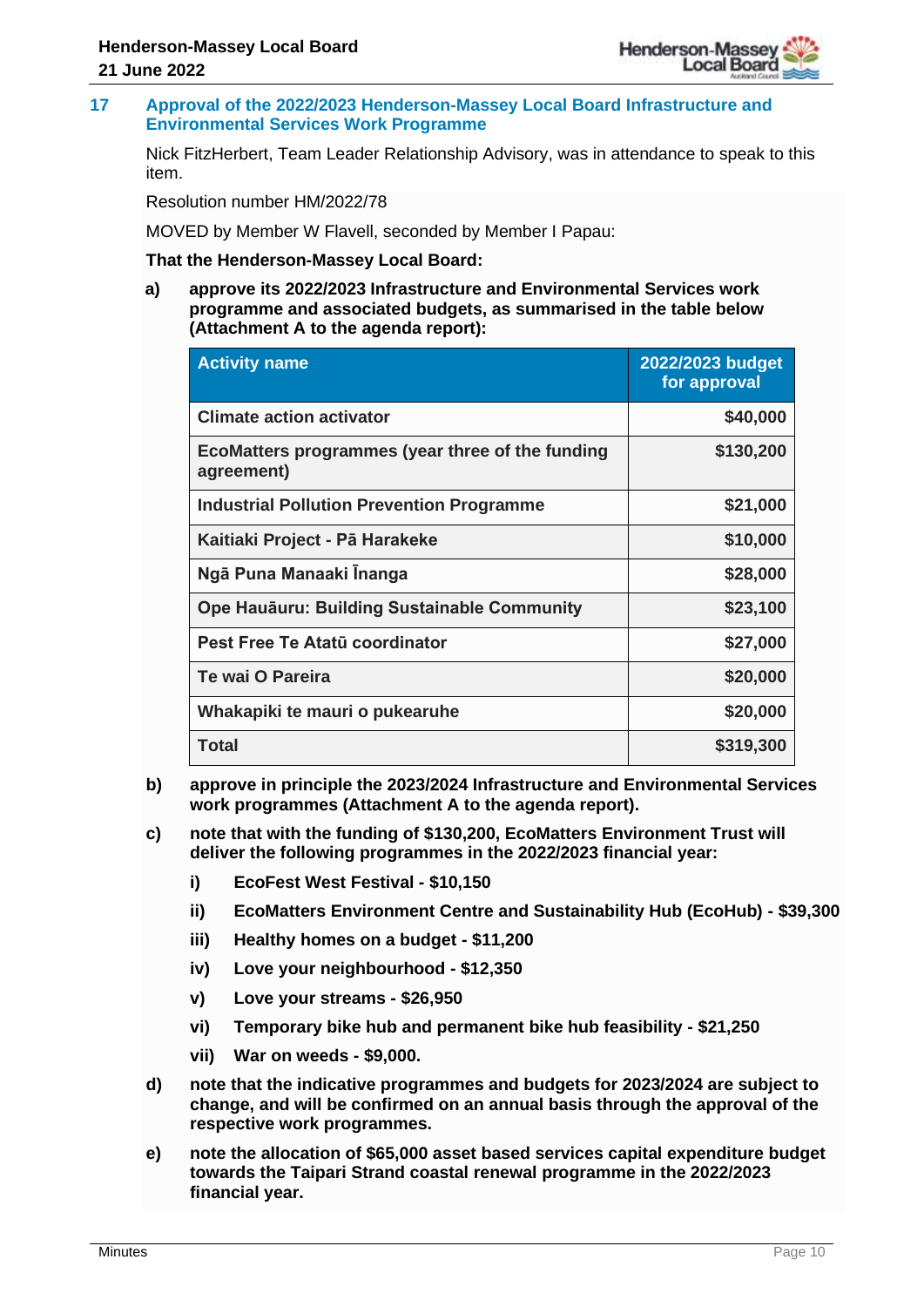

**CARRIED**

## **18 Approval of the 2022/2023 Henderson-Massey Local Board Customer and Community Services work programme**

Kate Holst, Connected Communities Lead & Coach, and Betty McLaren, Strategic Broker, were in attendance to speak to this item.

Resolution number HM/2022/79

MOVED by Member I Papau, seconded by Member B Loader:

**That the Henderson-Massey Local Board:**

- **a) approve the 2022/2023 Customer and Community Services work programme and its associated budget (Attachment A to the agenda report).**
- **b) approve in principle the 2023/2024 Customer and Community Services work programme (Attachment A to the agenda report), noting that the LDI Opex allocations will be balanced to budgets in the associated future years' work programme.**
- **c) approve in principle the 2024/2025 Customer and Community Services - Community Facilities only work programme (Attachment A to the agenda report), noting that the LDI Opex allocations will be balanced to budgets in the associated future years' work programme.**
- **d) approve the Risk Adjusted Programme projects identified in the 2022/2023 Customer and Community Services work programme (Attachment A to the agenda report).**
- **e) provide feedback for consideration by the Parks, Arts, Community and Events Committee on projects funded from the Landslide Prevention, Local Parks and Sports Field Development budgets (Attachment D to the agenda report).**
- **f) support the regionally funded projects and proposed timing of their delivery, in the Community Facilities work programme:**
	- **i) ID 24326 Ranui Domain – upgrade playground, park furniture and footpath connections**
	- **ii) ID 23487 Te Atatū Peninsula Park – upgrade sports lighting and sports field**
	- **iii) ID 25994 490E Don Buck Road Massey – develop new suburb park.**
- **g) note that funding for the Coastal Renewals, Landslide Prevention, Local Parks and Sports Field Development budgets is subject to approval by the Parks, Arts, Community and Events Committee.**
- **h) note that there may be minor changes to year one of the 2022/2023 Local Board Customer & Community Services Work Programme, and other changes in years two and three which are approved in principle, due to Annual Budget decisions affecting capital budgets and that changes required will be discussed with and reported to the local board early in the new financial year.**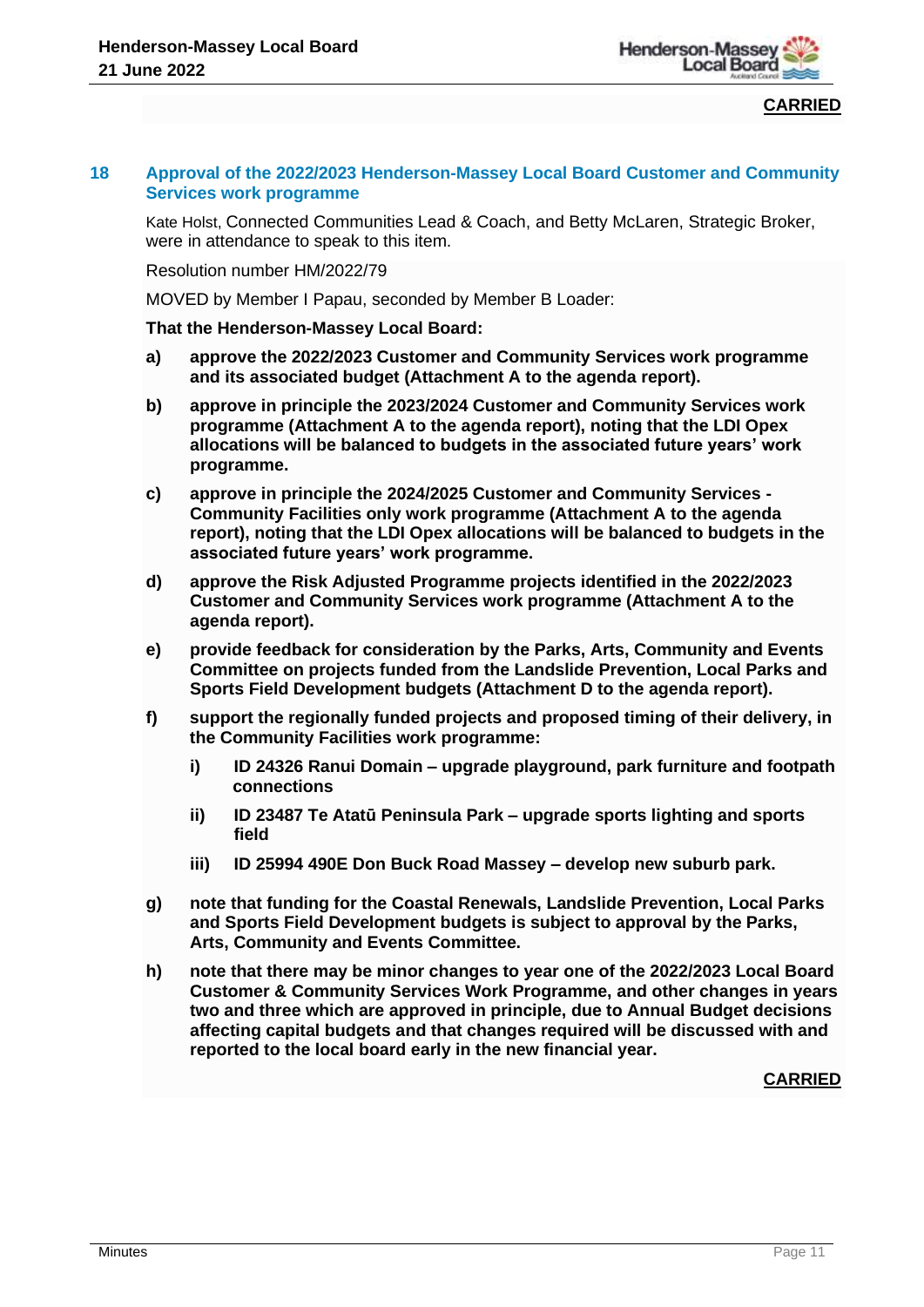

## **19 Approval of the Henderson-Massey Local Board Tātaki Auckland Unlimited work programme 2022/2023**

Resolution number HM/2022/80

MOVED by Member M Grey, seconded by Member W Flavell:

#### **That the Henderson-Massey Local Board:**

**a) approve the Tātaki Auckland Unlimited work programme 2022/2023 (Attachment A to the agenda report).**

**CARRIED**

## **20 Reporting back decisions made under delegation**

Resolution number HM/2022/81

MOVED by Member B Loader, seconded by Member P Chan:

#### **That the Henderson-Massey Local Board:**

**a) receive the decision made under delegation on 26 May 2022 providing feedback from the Henderson-Massey Local Board for appending to Auckland Council's submission on the draft National Adaptation Plan.**

**CARRIED**

## **21 Sport and Recreation Facilities Investment Fund 2022 - Local Board views**

Resolution number HM/2022/82

MOVED by Deputy Chairperson B Brady, seconded by Member I Papau:

#### **That the Henderson-Massey Local Board:**

- **a) endorse the following applications to be considered for investment through the Sport and Recreation Facilities Investment Fund 2022:**
	- **i) West Auckland Riding for the Disabled Association Incorporated: Covered Riding Facility 201A Henderson Valley Road, Henderson \$3,258,580 ii) Henderson Valley Pony Club Incorporated: Sand area repair project**
	- **201A Henderson Valley Road, Henderson \$65,056.30 iii) Auckland Rugby Union Incorporated:**
		- **(on behalf of the) Wider Auckland Rugby Sports Field Project Waitemata Rugby Union Football and Sports Club 96 Swanson Rd, Henderson \$3,062,12 (across three sites).**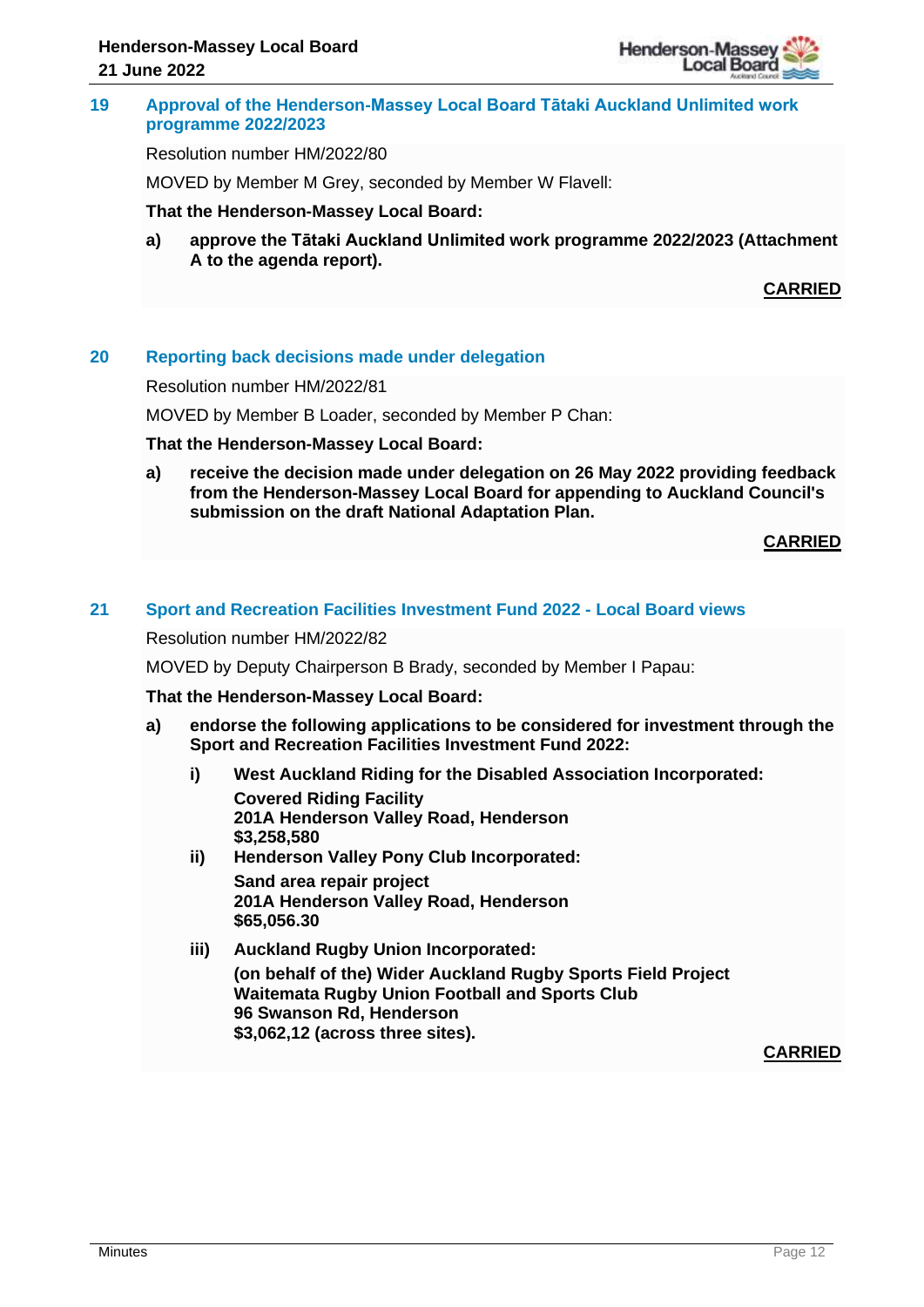

## **22 Local board feedback on Auckland Transport's Draft Parking Strategy (2022)**

Resolution number HM/2022/83

MOVED by Member M Grey, seconded by Member P Chan:

**That the Henderson-Massey Local Board:**

**a) receive the Draft Auckland Transport's Parking Strategy (2022) report and acknowledge the community's feedback on the Draft Auckland Parking Strategy (2022).**

**CARRIED**

## **23 Local board feedback on proposed supporting plan changes to accompany the Medium Density Residential Standards and National Policy Statement on Urban Development plan change**

Resolution number HM/2022/84

MOVED by Member B Loader, seconded by Member P Chan:

#### **That the Henderson-Massey Local Board:**

- **a) note the content outlined in the agenda report relating to the development of draft plan changes and variations to the Auckland Unitary Plan to be considered for notification at the August 2022 Planning Committee meeting together with the Intensification Planning Instrument on medium density residential standards and implementing Policies 3 and 4 of the National Policy Statement on Urban Development 2020.**
- **b) support the matters discussed in this report.**

**CARRIED**

## **24 Local board feedback on the council's preliminary response to the National Policy Statement on Urban Development 2020 and the Resource Management (Enabling Housing Supply and Other Matters) Amendment Act 2021**

#### Resolution number HM/2022/85

MOVED by Deputy Chairperson B Brady, seconded by Member B Loader:

**That the Henderson-Massey Local Board:**

- **a) note the Council's preliminary response to the National Policy Statement on Urban Development 2020 and the Resource Management (Enabling Housing Supply and Other Matters) Amendment Act 2021.**
- **b) note the feedback received from Aucklanders on the Council's preliminary response during the three-week public consultation in April and May 2022.**
- **c) provide the following feedback on the Council's preliminary response, to be considered by the Planning Committee in preparation of the proposed intensification plan change for notification in August 2022:**
	- **i) well-functioning urban environments:** 
		- **A) support prioritising access and walkable catchments**
		- **B) note that walkability is not only a function of distance but is also affected by other aspects of the street environment, such as lighting, safety, shade/shelter and footpath quality**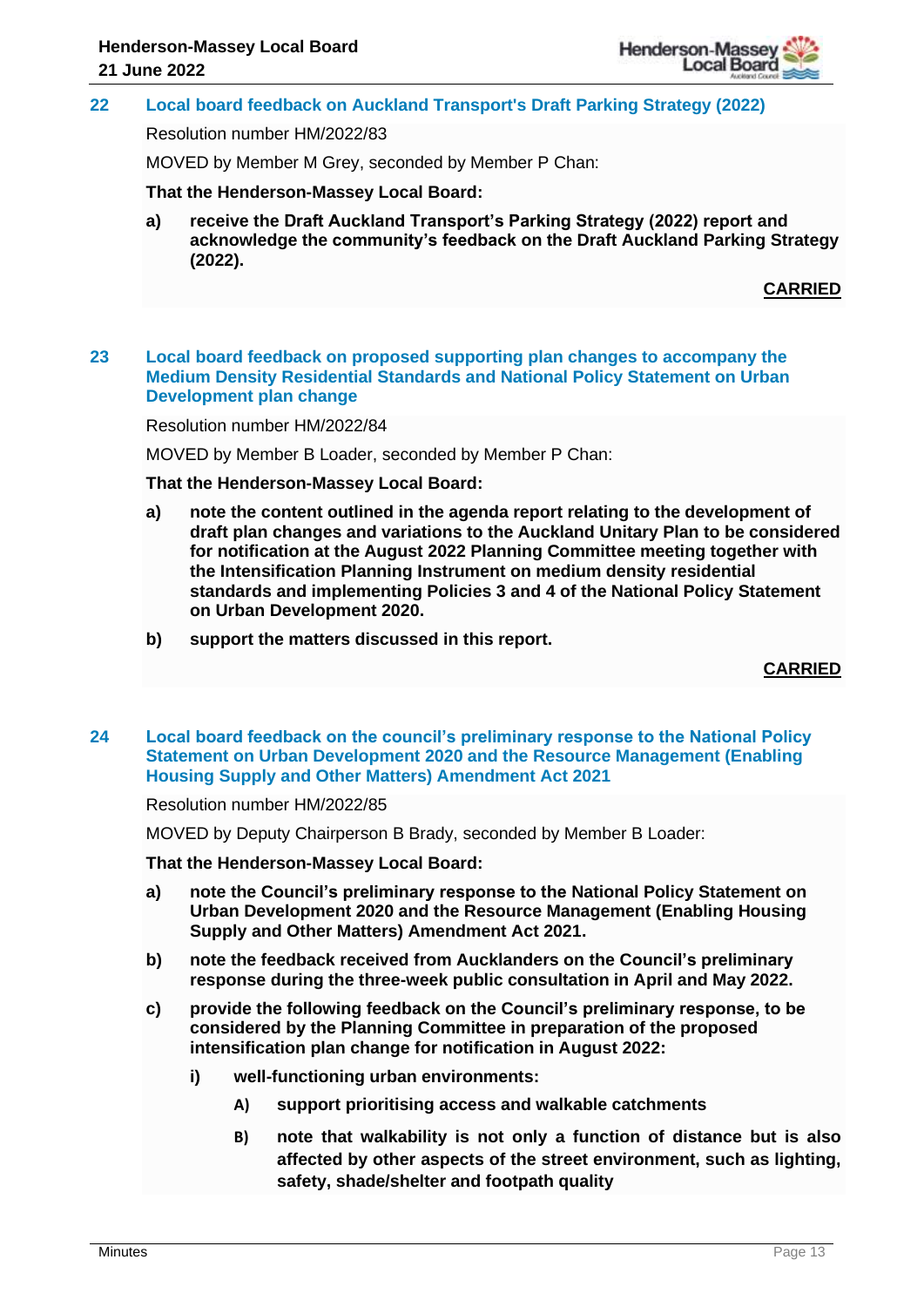- **C) request a focus on the wider aspects of healthy streets within the walkable catchments as defined by distance.**
- **ii) request an increased focus on spatial planning with population/development triggers to ensure sufficient open space is provided for the growing population in denser neighbourhoods**
- **iii) note that the removal of minimum parking requirements negatively affects large parts of West Auckland with limited access to public transport and where employment is difficult to access by public transport, so Auckland Transport must consider transport planning to alleviate these concerns**
- **iv) request Council act to mitigate the resulting transport inequities and expand access to public transport**
- **v) strongly support the aim of a well-functioning urban environment, particularly as it relates to affordable housing, improved access to transport, jobs, services and amenities, and lower carbon emissions**
- **vi) note that although existing special character housing is valued by some Auckland residents, increasing housing availability in the areas closest to rapid transit and infrastructure is crucial to affordability, access, and climate mitigation so any housing intensification must be distributed across the region in areas that have better access to these**
- **vii) advocate for qualifying matters to ensure adequate environmental and freshwater management protection, and to acknowledge long-term infrastructure constraints (such as transport, wastewater, stormwater)**
- **viii) advocate for a stronger focus on protecting productive rural land**
- **ix) advocate for planning incentives for developments to protect existing trees (e.g. Christchurch's proposal for financial contributions which could be remitted or discounted for developments which retain existing trees)**
- **x) request that the Council revise mobility parking rules to ensure sufficient mobility parking is provided**
- **xi) request that planning in response to the National Policy Statement on Urban Development (NPS-UD) and Medium Density Residential Standards (MDRS) focus on ways to support and encourage good urban design, mixed use, papakāinga, and extended family housing models, social housing (including community providers) and accessibility/universal design**
- **xii) support retention of current provisions for ridgeline protection overlay areas of protection relating to treasured maunga including the museum view shaft protection**
- **xiii) support proposal to include phased transitioning of areas in Auckland with long-term infrastructure constraints.**